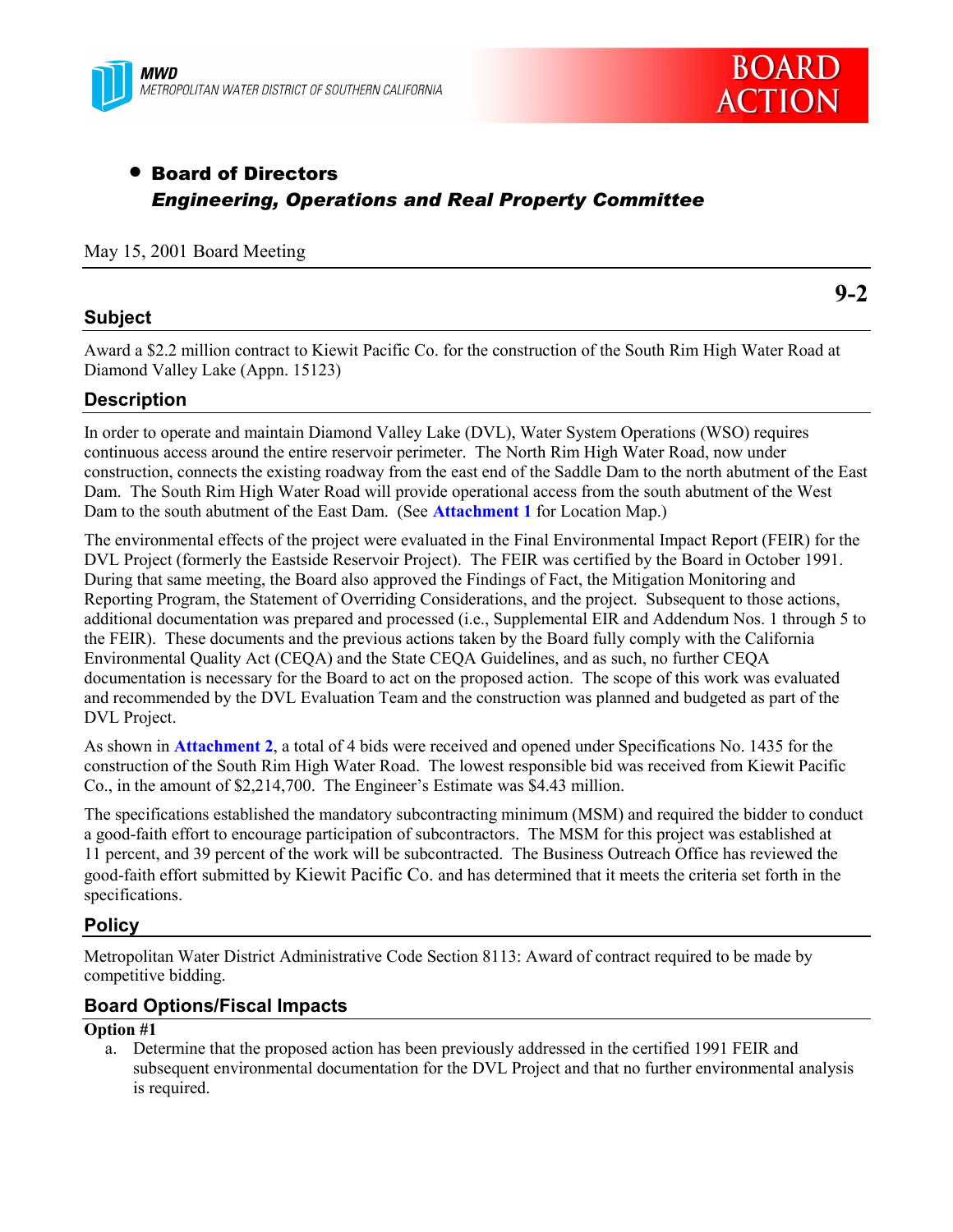b. Award a fixed price construction contract in the amount of \$2,214,700 to Kiewit Pacific Co. for the construction of the South Rim High Water Road at Diamond Valley Lake.

**Fiscal Impact:** \$2,214,700 of budgeted Capital Investment Plan funds under existing Appropriation 15123. **Option #2**

- a. Determine that the proposed action has been previously addressed in the certified 1991 FEIR and subsequent environmental documentation for the DVL Project and that no further environmental analysis is required.
- b. Maintain the south pioneered road in its existing condition. In its existing condition, the south pioneered road provides vehicular access to only 30 percent of the south rim, from the East and West Dams to their respective borrow areas where the road abruptly terminates. The road provides only limited access by fire management and emergency response vehicles. The existing vehicles and equipment used in reservoir clearing activities cannot safely handle the sharp and winding curves of the existing road; therefore, new vehicles and equipment with shorter turning radii would need to be purchased. Access to areas where vehicular access is not available would be provided via boats or similar watercraft. The limited access would impact the timeliness and the efficiency of the reservoir operation and could affect our ability to expeditiously dispense chemicals to areas where algae control is required.

**Fiscal Impact:** This option would be higher due to additional costs by WSO to operate and maintain the reservoir and undetermined costs due to potential impacts to habitat caused by limited fire management.

## **Staff Recommendation**

Option #1

Wolfe 4/23/2001 *Date Roy L. Wolfe*

*Manager, Corporate Resources*

4/23/2001 *General Manager Date*

**Attachment 1 - Location Map Attachment 2 - Abstract of Bids** BLA#739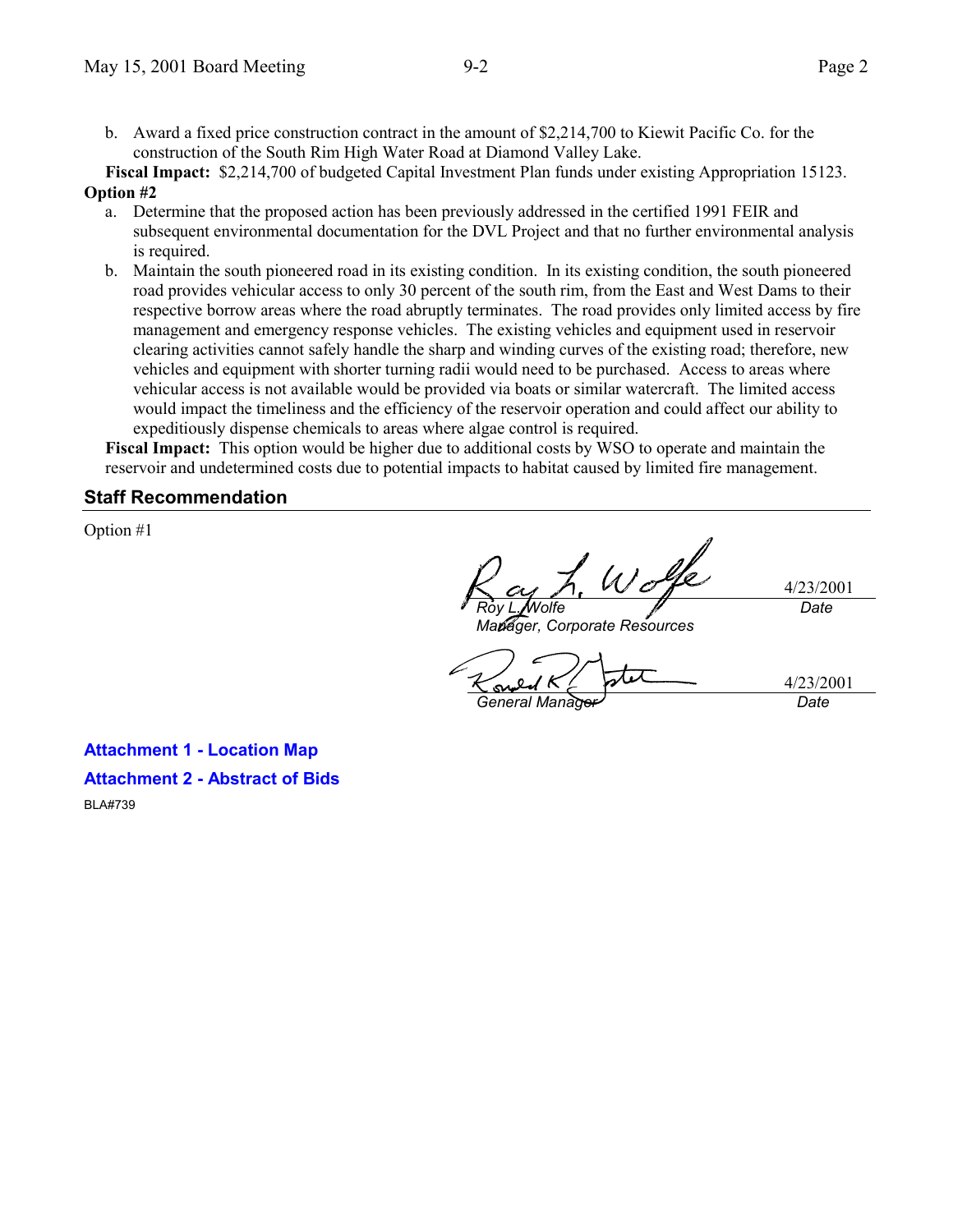Location Map South Rim High Water Road